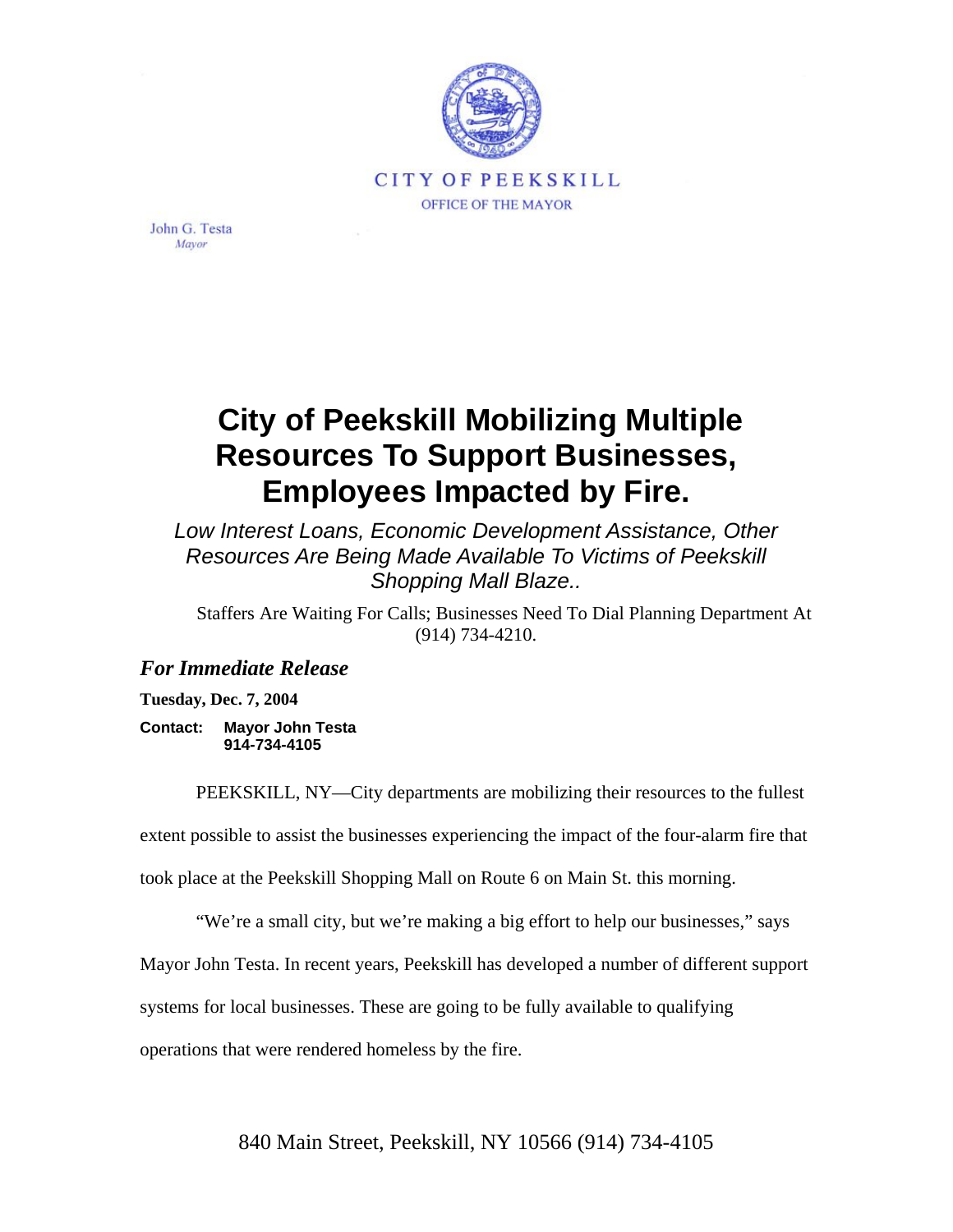Officials say the source of the fire has not yet been determined. It was first called in at around 11:30 on Monday night. When firemen arrived, one of the seven stores in the strip mall was fully involved. Reaching up into the roof, the fire quickly spread throughout the facility, sending flames flaring dozens of feet into the air.

Peekskill is part of numerous mutual aid pacts with surrounding communities. At the fire's peak, more than 175 firefighters from 13 of the City's neighbors were battling the blaze. Businesses at the Peekskill Shopping Center included a Lincoln/Mercury used car dealership, a butcher, a restaurant, an ice cream franchise, a pizzeria, a nail salon and a Laundromat.

Full details are not in yet, but estimates are that at least 25-30 jobs were lost. It is almost certain that the buildings in the mall are not repairable and will have to be demolished.

Peekskill has a number of aggressive economic development programs in place, and these will be made available to businesses that were damaged in the fire. Specific resources that qualifying businesses will have access to include:

- $\checkmark$  The Economic Development Office, which will work with businesses in finding new locations if they wish to move or finding other ways to deal with the situation created by the fire.
- $\checkmark$  The Peekskill Grow Fund, which provides low interest loans to businesses in need.
- $\checkmark$  The Small Business Administration, which is also capable of providing low interest loans to qualifying businesses in need of support.